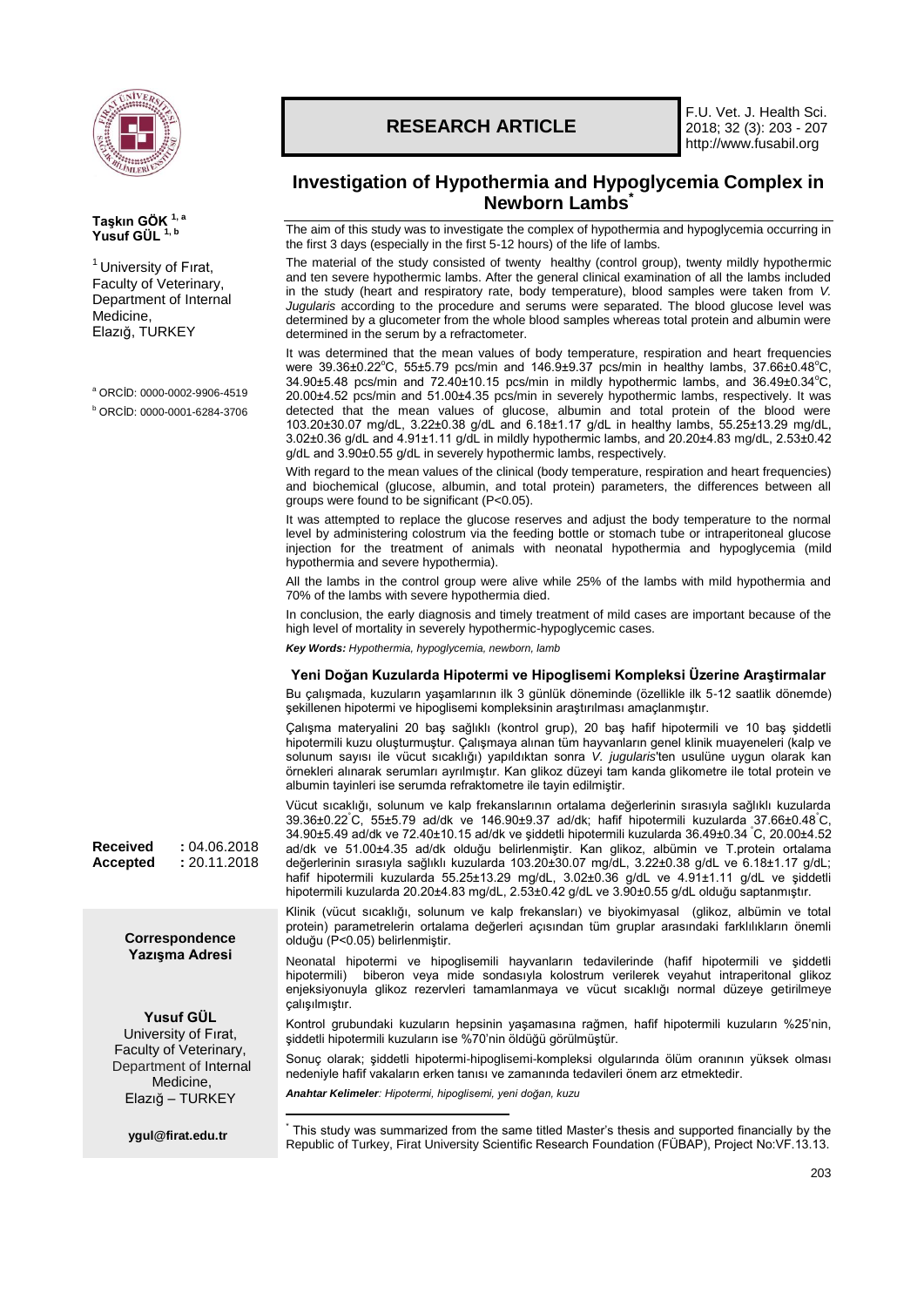#### **Introduction**

Generally, some factors, such as the exogenous energy supply, environment and climate, type of delivery (parturition), care and feeding conditions, racial and genetic factors, significantly affect the energy metabolism during the first 72 hours of newborn lambs  $(1-4).$ 

New born lambs lose their body temperature quickly particularly if they are not well fed and also when the environment is cold and humid (1, 4-6). Consequently, hypothermia-hypoglycemia complex (HHC), which is a metabolic disorder characterized by the decrease in body temperature and blood glucose level that leads to significant neonatal lamb losses, emerges (1, 5-7).

HHC, described as the defect of adaptation to the extrauterine environment, is rife in the world and constitutes one of the major problems of newborn lambs (1, 2, 4, 5).

HHC is considered to be a major problem for sheep breeding due to the fact that lambing season generally coincides with the winter period in our region and our country. Furthermore, as a result of the literature studies conducted, no studies on this subject were encountered in our country.

The aim of this study was to detect the clinical and biochemical parameters of HHC cases which are the biggest cause of death in newborn lambs in the first 3 day period and in this way to better define the disease and, additionally, to contribute to the national economy and science by determining the success rate of the treatment.

#### **Materials and Methods**

In this study, newborn lambs with HHC of Akkaraman species bred in Elazig region and characterized by meat, wool and milk yield were examined. This study was performed in 14 sheep farms in 6 different villages of Elazig city, and it was started in January 2015 and was completed in December 2015. For this study, the ethics committee approval was obtained by the decree (Date 04.04.2013, meeting No. 2013/03 and No. 48) of the Animal Experiments Ethics Board of Firat University.

After the general clinical examination (heart and respiratory rate, body temperature) of the newborns following the birth of all animals included in the study, lambs were divided into three groups according to the body temperature. Twenty healthy (control group), twenty mildly hypothermic, and ten severely hypothermic lambs constituted the study groups. Lambs with the body temperature between 39.0 - 37.0 °C were considered to be mildly hypothermic, and those with the body temperature under 37.0 °C were accepted to be severely hypothermic. The control group was composed of

completely healthy lambs with the body temperature above 39.0 °C which were born normal spontaneously, dried by their mother and took colostrum on time and in the sufficient amount.

Attention was paid to excluding lambs with enteritis, septicemia, arthritis, and pneumonia developed due to bacterial or viral infection from the study.

The blood samples of all animals included in the study were collected in accordance with the procedure in blood collection tubes with gel and vacuum features from *V. Jugularis* and sera were separated by centrifugation for 10 minutes at 2500 rpm. The blood glucose level was measured from the total blood samples by a glucometer (Woodley Equipment Company Ltd, G-pet glucose measurement instrument, England) and the determinations of total protein and albumin were performed in the serum by a refractometer (ADVIA 2400 Chemistry System, Japan) using Avia test kits. It was attempted to keep the ambient temperature high by placing electric heaters in certain corners of the sheep pens containing the lambs studied.

For the treatment, it was attempted to complete the glucose reserves and bring the body temperature to the normal level by giving colostrum to the lambs with a weak sucking reflex with a feeding bottle, and to the lambs with insufficient feeding with a stomach tube per os (by fitting a 50 mL syringe to the probe tip) (8) or by means of intraperitoneal glucose injection (injection site was the caudo-lateral side of the umbilical cord, with 45 degree angle and in accordance with the procedure) (9).

Lambs were completely dried for the treatment of mildly hypothermic  $(37.0-39.0^{\circ}C)$  cases. After the birth (in case of the lack of care and unrealized sucking process), colostrum was given by oral gavage or lambs were assisted to suck. Lambs with the rectal temperature returning to normal as a result of these operations were included in the normal herd.

Lambs were dried immediately to treat the cases of severe hypothermia (< $37$  °C). Then, glucose solution heated to the body temperature  $(39 \text{ °C})$  was administered intraperitoneally. In case the blood glucose level was under 50 mg/dL, 10 % glucose solution was administered in 10 mL/kg doses. If the blood glucose level was between 80-50 mg/dL, 5 % glucose solution was used. Artificial feeding was performed by giving colostrum orally with a stomach tube after the glucose administration. Daily colostrum, which is up to 10 % of the live weight, was given per os several times a day until the sucking reflex was formed. Particular attention was paid to avoiding the leak of colostrum to lungs.

All statistical analyses were evaluated by using SPSS software (MS Windows Release, version 22.0). The significance of the differences between the groups was analyzed with the one-way ANOVA test and the Tukey test was used to determine the difference between the groups.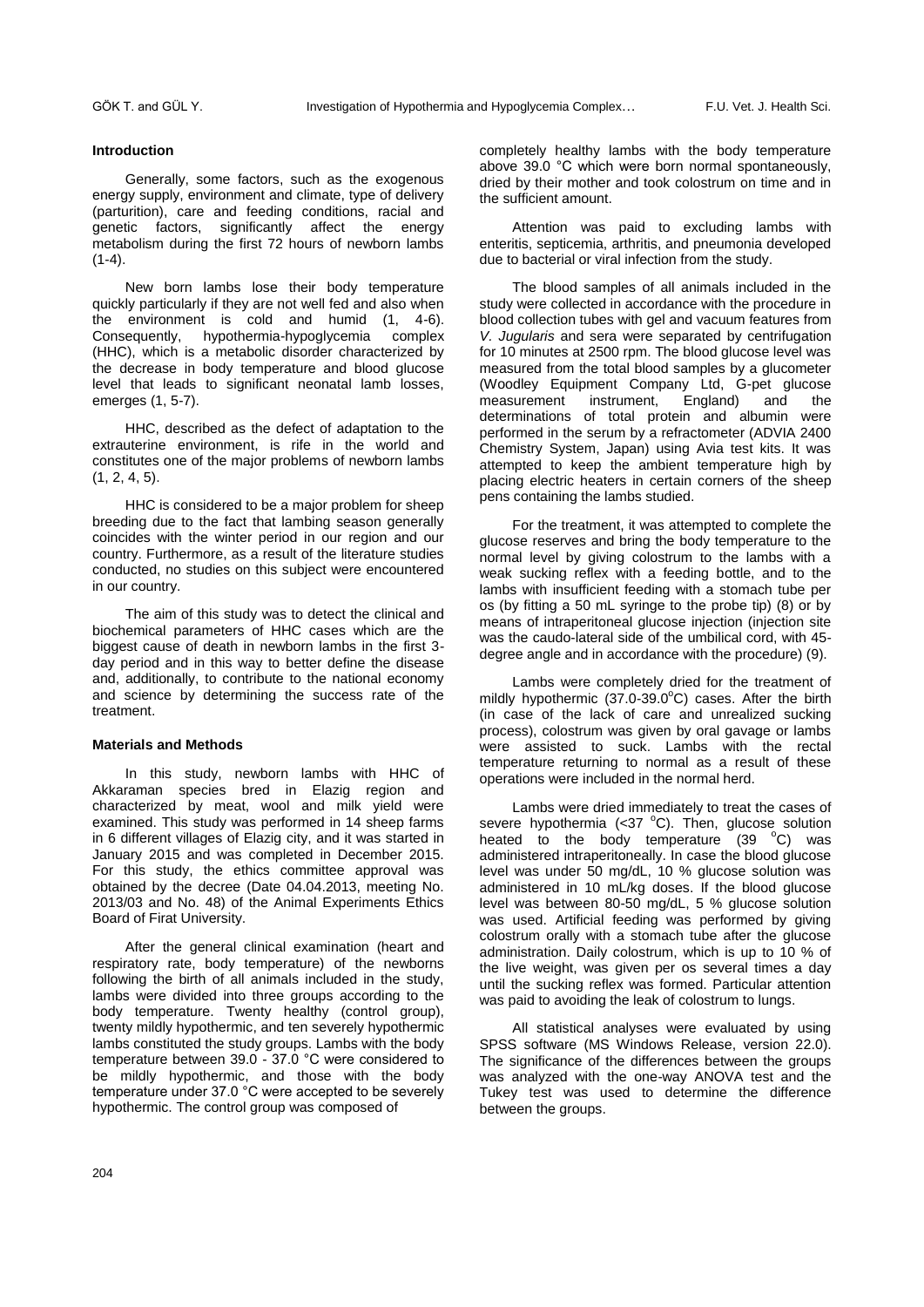#### **Results**

The general information (date of birth, type of delivery, body weight, life situation, colostrum intake); the arithmetic means of the clinical parameters, the significance of the differences between the groups with the minimum-maximum values; the arithmetic means of the biochemical examination parameters, the significance of the differences between the groups with the minimum-maximum values of all the lambs in this study, healthy (control group), with mild hypothermia and severe hypothermia, are presented in Tables 1, 2 and 3, respectively.

As understood from Table 1, it was determined that all the lambs in the control group were born normal spontaneously, dried by their mothers, and they got enough colostrum on time (5 of them were given colostrum with a feeding bottle), and all survived.

It was observed that four of the lambs with mild hypothermia took colostrum within the first 5 hours of life, others sucked less milk in general and had a weak sucking reflex, and their mothers disowned them, and they were malnourished. It was observed that the lambs with a weak sucking reflex had kyphosis and irregularities in motions, muscle tremors (particularly in the neck and leg muscles), some lambs had mixed hairs, and some had immobile ears. Furthermore, it was highlighted that their ears, extremities, and oral cavities were cold. Some of the lambs were seen lying on the ground with their heads held up. It was observed that 5 lambs with a weak sucking reflex in the group with mild hypothermia died (25%). It was determined that five

**Table 1.** General information about the lambs in the study

|           |  |  |  | lambs affected by mild hypothermia were born with |  |  |
|-----------|--|--|--|---------------------------------------------------|--|--|
| dystocia. |  |  |  |                                                   |  |  |

It was detected that the lambs with severe hypothermia did not take colostrum within the first 5 hours of life, most of them did not breastfeed (did not take any food supplement) due to the lack of the sucking reflex, some of them fed inadequately with breast milk. It was observed that frequent muscle contractions occurred in severely hypothermic lambs, they were lying on the floor motionlessly, and they were in a coma, their ears, extremities and mouth cavities were cold. It was also determined that 4 lambs with severe hypothermia were born as twins. It was observed that dystocia occurred in half of the lambs with severe hypothermia (5 of 10), 3 lambs with a weak sucking reflex survived, and 7 lambs with no sucking reflex died (70 %).

Upon examining Table 2, it is understood that the mean values of body temperature, respiration and heart frequencies were 39.36±0.22°C, 55±5.79 pcs/min and 146.9±9.37 pcs/min in healthy lambs, 37.66±0.48°C, 34.90±5.49 pcs/min and 72.40±10.15 pcs/min in mildly hypothermic lambs, and 36.49±0.34 °C, 20.00±4.52 pcs/min and 51.00±4.35 pcs/min in severely hypothermic lambs, respectively.

In Table 3, it is observed that the mean values of blood glucose, albumin and total protein were 103.20±30.07 mg/dL, 3.22±0.38 g/dL and 6.18±1.17 g/dL in healthy lambs, 55.25±13.29 mg/dL, 3.02±0.36 g/dL and 4.91±1.11 g/dL in mildly hypothermic lambs, and 20.20±4.83 mg/dL, 2.53±0.42 g/dL and 3.90±0.55 g/dL in severely hypothermic lambs, respectively.

| <b>Groups</b>         | n  | Date of Birth                | <b>Type of Delivery</b><br>(parturition) | Gender                 | <b>Live Weight</b><br>(g) | Colostrum                                                  | <b>Life Status</b>                 |
|-----------------------|----|------------------------------|------------------------------------------|------------------------|---------------------------|------------------------------------------------------------|------------------------------------|
| Healthy               | 20 | $27.01.2015 -$<br>20.02.2015 | Normal                                   | 11 Females<br>9 Males  | $3.130 - 5.140$           | All took                                                   | All alive                          |
| Mild<br>Hypothermia   | 20 | $27.01.2015 -$<br>20.02.2015 | 5 Dystocia<br>15 Normal                  | 10 Females<br>10 Males | $2.680 - 4.800$           | 4 of them took<br>16 of them took<br>insufficiently        | 5 of them dead<br>15 of them alive |
| Severe<br>Hypothermia | 10 | $09.02.2015 -$<br>27.02.2015 | 5 Dystocia<br>5 Normal                   | 6 Females<br>4 Males   | $2.140 - 3.580$           | 7 of them did not take<br>3 of them took<br>insufficiently | 7 of them dead<br>3 of them alive  |

**Table 2.** The arithmetic means of body temperature, respiration and heart frequencies in the lambs and the significance of the differences between the groups

| <b>Parameter</b>                | Healthy                        | Mild Hypothermia          | Severe Hypothermia            | D      |
|---------------------------------|--------------------------------|---------------------------|-------------------------------|--------|
| Body Temperature (°C)           | $39.36 \pm 0.22^{\circ}$       | $37.66 \pm 0.48^{\circ}$  | $36.49 \pm 0.34^{\circ}$      | 0.0001 |
| Respiration Frequency (pcs/min) | $55.00 \pm 5.79^{\circ}$       | $34.90 \pm 5.49^{\circ}$  | $20.00 \pm 4.52$ <sup>c</sup> | 0.0001 |
| Heart Rate (pcs/min)            | $146.90 \pm 9.37$ <sup>a</sup> | $72.40 \pm 10.15^{\circ}$ | $51.00 \pm 4.35^{\circ}$      | 0.0001 |

These data are presented as mean ± standard deviation.

a,b,c: The difference between the groups with different letters in the same line is statistically significant. Significance was accepted to  $be P < 0.05$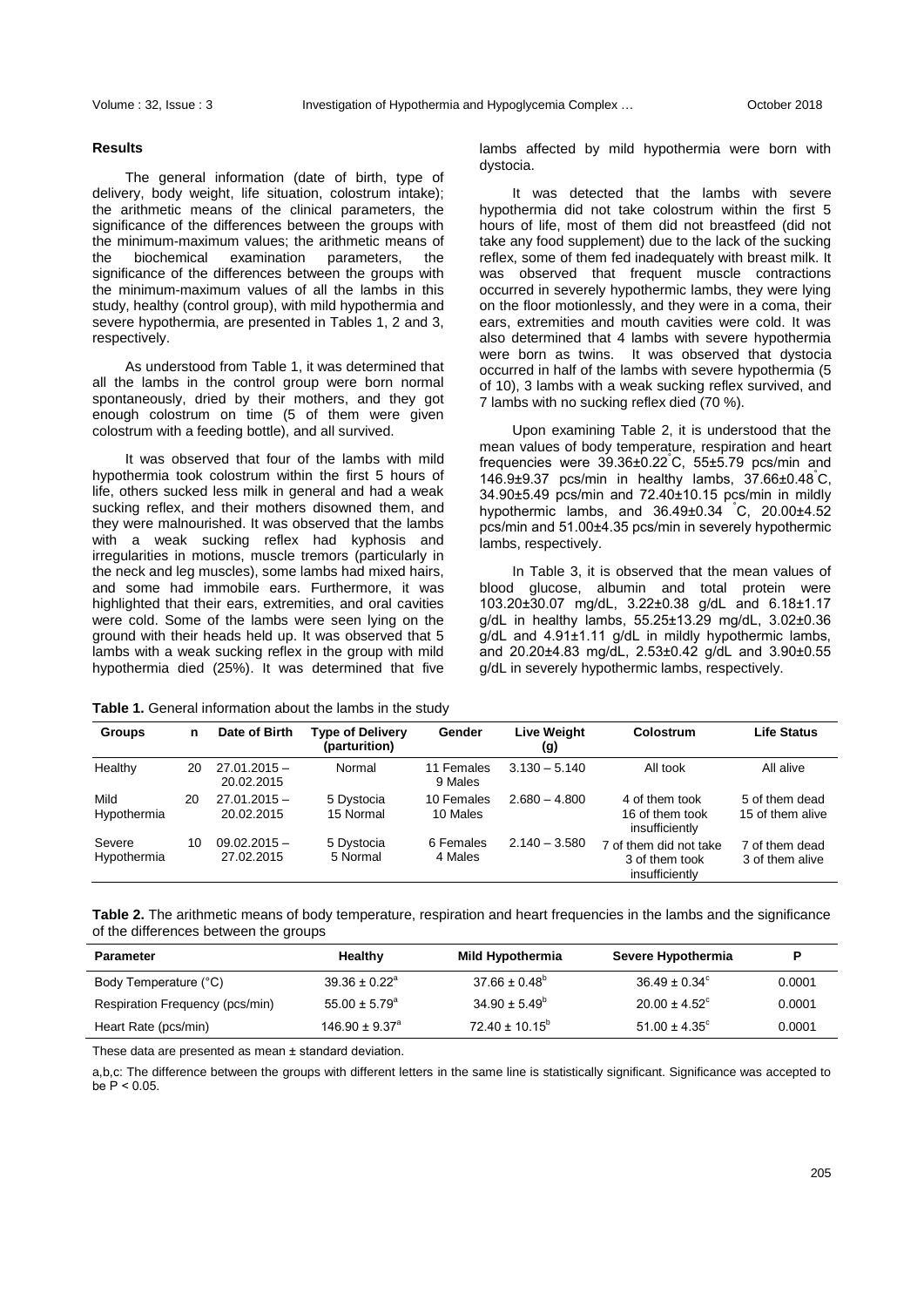| the directories between the groups |                         |                           |                          |        |  |  |  |
|------------------------------------|-------------------------|---------------------------|--------------------------|--------|--|--|--|
| <b>Parameter</b>                   | Healthy                 | Mild Hypothermia          | Severe Hypothermia       |        |  |  |  |
| Glucose (mg/dL)                    | $103.20 \pm 30.07^a$    | $55.25 \pm 13.29^{\circ}$ | $20.20 \pm 4.83^{\circ}$ | 0.0001 |  |  |  |
| Albumin (g/dL)                     | $3.22 \pm 0.38^{\circ}$ | $3.02 \pm 0.36^{\circ}$   | $2.53 \pm 0.42^{\circ}$  | 0.0001 |  |  |  |
| Total protein (g/dL)               | $6.18 \pm 1.17^a$       | $4.91 \pm 1.11^b$         | $3.90 \pm 0.55^{\circ}$  | 0.0001 |  |  |  |

**Table 3.** The arithmetic means of serum glucose, albumin and total protein values in the lambs and the significance of the differences between the groups

These data are presented as mean ± standard deviation.

a,b,c: The difference between the groups with different letters in the same line is statistically significant. Significance accepted to be P˂0.05.

#### **Discussion**

Neonatal hypothermia is a serious, life-threatening condition characterized by the body temperature in newborns below the normal values (1). There is a balance between heat generation and heat loss in newborn lambs. If heat loss is higher than heat generation, the balance is distorted, and hypothermia occurs (6, 10).

Hypoglycemia is a complex of symptoms manifesting itself in various clinical signs that result in a decrease in the blood glucose level. Hypoglycemia is defined as the level of blood glucose below 80 mg/dL in newborn lambs (5). Hypoglycemia develops as a consequence of the decreased calorie intake and/or increased catabolism. Hypoglycemia is observed in the next hours and days rather than in the first hours of life (1, 2, 11, 12).

Neonatal hypothermia-hypoglycemia complex is sometimes understood as the life-threatening heat loss and the lack of energy in newborn lambs (13).

Body temperature (39.0-39.7 ºC) and blood glucose level (80 mg/dL) decrease below the normal values in HHC. The lambs with the body temperature between 39.0-37.0 ºC are considered to be mildly hypothermic, and the lambs with the body temperature below 37.0 °C are considered to be severely hypothermic (1, 2, 5, 9). These body temperature values were taken as the basis for the formation of groups in this study.

As stated in the literature (14), the body temperature of the lambs was determined by a thermometer, and the blood glucose levels were also easily determined by an inexpensive portable glucose meter. Glucometers, which can be easily used especially by cowmen, will provide great convenience for measuring the blood glucose levels in the field.

In the references (1, 3, 13, 15), muscle tremors, kyphosis and irregularities in movements, bedridden cases and even deaths in some cases reported to be observed in HHC lambs are similar to the findings in the study.

It is considered that significant decreases in the clinical parameters (body temperature, respiration and heart frequencies) in mildly, and especially severely hypothermic lambs are due to the coma.

In lambs, the blood glucose concentration in neonatal hypoglycemia is less than 80 mg/dL (5). It has been reported by the researchers (2, 5, 11) that the blood glucose levels in severely hypothermic lambs fall from 80 mg/dL to 50 mg/dL or lower and become complex with hypoglycemia.

In the study, it was observed that the blood glucose values detected in mildly and severely hypothermic lambs were consistent with these notifications (2, 5, 11), and it was also determined that there were significant differences between the blood glucose values in the control, mildly and severely hypothermic lambs. However, it is noteworthy that the glucose levels were very low (average  $20.20 \pm 4.83$  mg/dL) in severe cases. This is probably due to the fact that the lamb births in the study were in the winter months when the air was very cold and that the lambs did not take colostrum for a long period, in other words, they were hungry because environmental temperature and feeding are important factors in the regulation of the blood glucose values (1, 4-6). Therefore, high-energy colostrum, which regulates blood glucose, needs to be taken timely and in the adequate amount exogenously (4).

Hypothermia and hypoglycemia complex is an important disease that results in not taking colostrum during the first 5 hours of newborn lambs. If the ambient temperature of newborn lambs is not warm enough, this complex emerges and causes large-scale losses in this period. Especially when the body temperature falls below 37 °C, the disease in lambs becomes heavy and may result in irreversible conditions (1, 5). Death events in severely hypothermic lambs among the studied animals support this opinion. However, we believe that dystocia (1, 4) and twin (1, 16) births are effective in lamb deaths due to their effects on the HHC formation.

Albumin is the most important one among negative acute phase proteins. Although albumin levels in the study did not differ significantly among all groups, it was detected there were decreases in the mild and severe groups. Although these decreases suggest an acute phase response, when assessed together with decreases in the total protein values, the reason for these reductions can be explained by inadequate sucking or the insufficient intake of colostrum by lambs, in other words, starvation (17).

Passive transfer failure may be detected by determining the serum protein level. The serum protein level above 6 g/dL indicates sufficient passive immunity